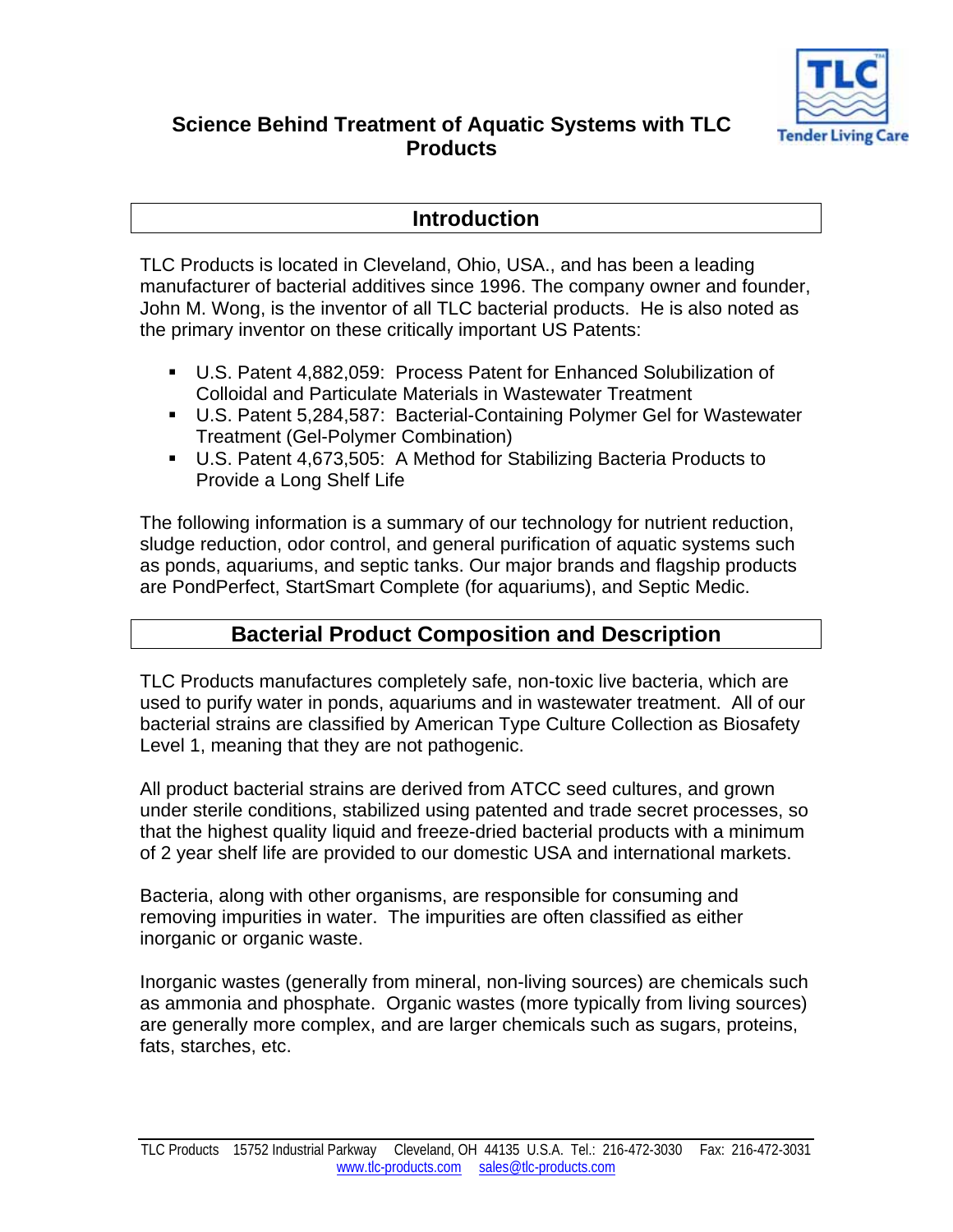

In discussions of aquariums, ponds, and other aquatic systems, the terms "bugs", "enzymes", and "bacteria" are interchangeably used by people to describe the agents involved in biological activity. We manufacture and sell bacteria. We do not specifically sell enzymes, but our unique processes optimize production of useful enzymes by our bacteria (discussed in detail later).

Enzymes are non-living chemicals produced by bacteria that help break down organic waste into a form more easily consumed by bacteria. Enzymes are catalysts that assist in conversion of material, but aren't consumed in the process (For more information, see our sheet, Bacteria vs Enzymes vs Chemicals).

# **Types of Microorganisms**

We only manufacture bacteria. Bacteria are single-celled organisms between 1 to 5 microns in size (1 micron is 1 millionth of a meter). Bacteria have a cell wall, with no internal organs or body parts, and take various shapes. Bacteria are prokaryotes (no internal membranes or organelles).

# **Classification of Bacteria Based on Shape**

Bacteria have three common morphologies (shapes). Remember that the size ranges from about 1 to 5 microns (1 to 5 millionths of a meter).



# 3 Bacterial Shapes: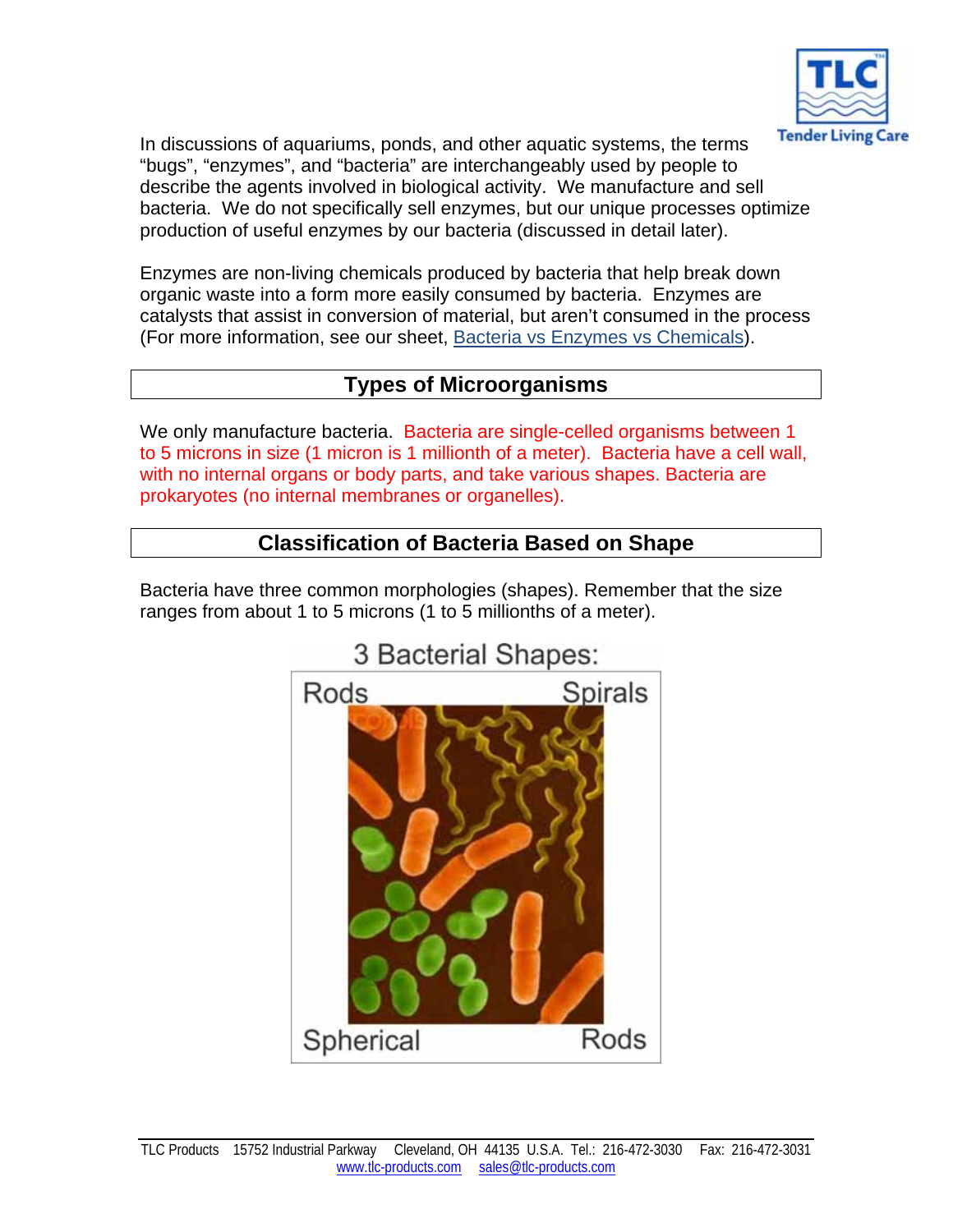

Larger, more complex life forms involved in biological activity in water / wastewater include algae, protozoans, worms, and rotifers, which can be over 1000 microns in size (many times larger than bacteria).

Bacterial cell walls have pores that allow passage of small, low molecular weight, soluble material to the inside of the bacterium. Bacteria can't "eat" particles. The only way food can get inside of bacteria is by passing through the cell wall. This means that only very small, very simple foods can get inside of bacteria, and larger, polymers and particulates (such as sludge particles) are excluded.



Only simple, soluble material like sugars and amino acids can pass through the cell wall. More complex potential food sources, such as milk proteins, starches, and fats can't pass directly through pores. Sludge particles are many thousands of times larger than bacteria, and certainly cannot directly pass into the interior of the bacterium.

In order for the bacteria to consume these complex foods, the large, complex food must first be broken down into smaller pieces. This is done by special enzymes known as exoenzymes.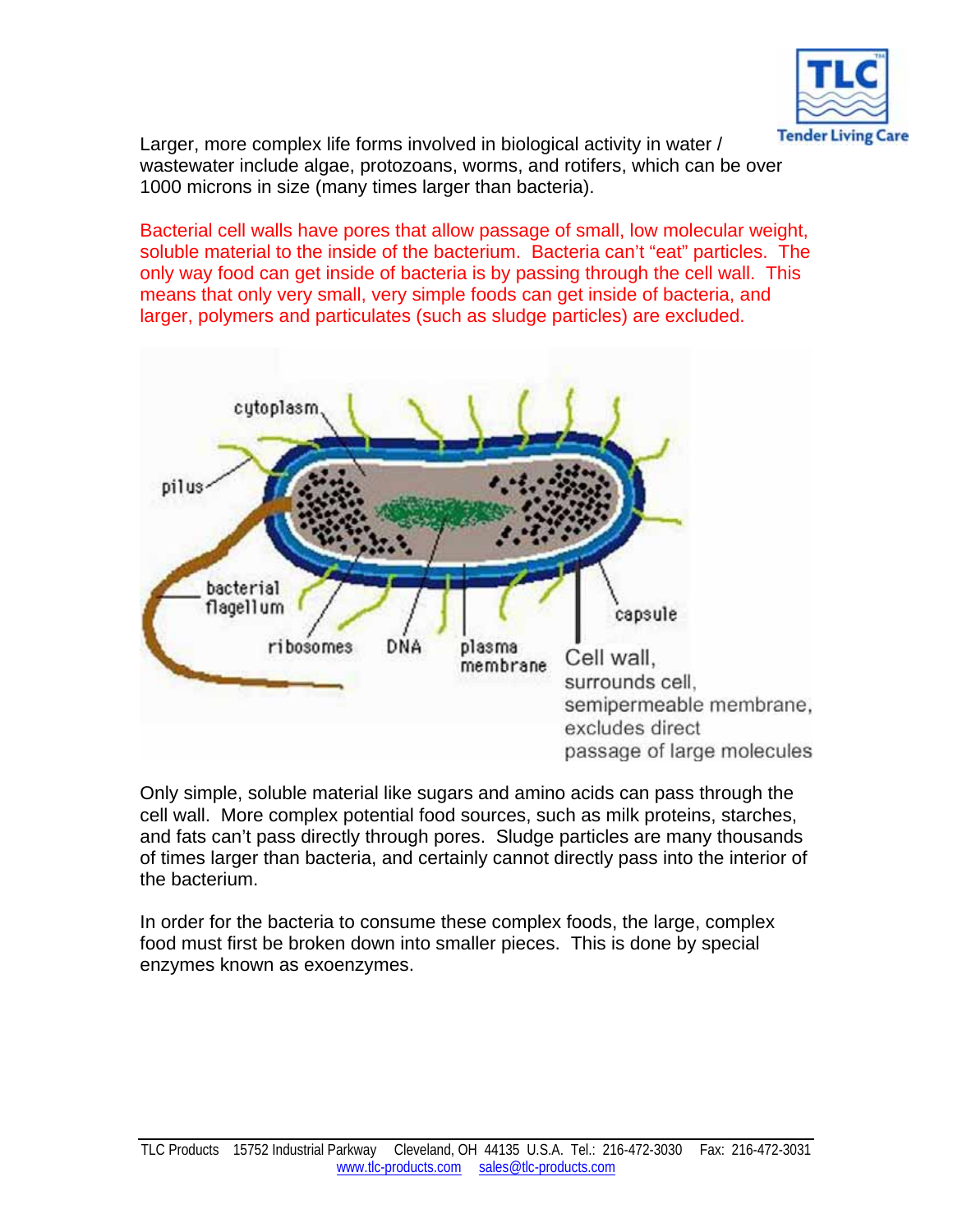

# **Classification of Bacteria Based on Functional Temperature**

Bacteria that are active within a moderate temperature range are the type of bacteria manufactured by TLC Products. There are other bacterial types of course. The chart below gives a quick summary:

**Cryophilic bacteria**. Like cold temperatures (near freezing) **Mesophilic.** Common in gardens, dirt, etc. Thrive between 50 to 100 F **Thermophilic.** Survive hot temperatures in excess of 100 F.

All TLC Products bacteria are **mesophilic bacteria**. That means that they are functional in the range of about 7 to 43 C (or about 45 to 110 F). Outside of this temperature range, the TLC Products bacteria work either very slowly (slow below 45 F), or they are destroyed (above 110 F). We believe this to be true of all bacteria sold in other bacterial additives for aquariums, ponds, and septic tanks. We are highly skeptical of claims to the contrary.

# **Classification of Bacteria Based on Oxygen Requirement**

Oxygen Environment

- 1. Anaerobic live without dissolved oxygen. True anaerobic bacteria do not survive in the presence of dissolved oxygen. Disease-causing bacteria (pathogens) are often anaerobic bacteria.
- 2. Facultative can function with or without dissolved oxygen. Bacteria in this class use SO4, NO3, etc. as alternative oxygen sources when dissolved oxygen is unavailable.
- 3. Aerobic require dissolved oxygen to live and reproduce.

Anaerobic bacteria die in the presence of dissolved oxygen. Anaerobic bacteria are found in pond bottoms, in aquarium gravel and sand, and throughout septic tank systems.

**Anaerobic bacteria** are often pathogenic (cause disease), and some species produce hydrogen sulfide (H2S is an odorous, toxic compound, with a rotten-egg odor). Basically, in any healthy pond or aquarium, the anaerobic zones must be minimized. TLC bacteria work to digest the accumulated sludge in these systems. By getting rid of sludge, the anaerobic habitat is minimized. That means that the preferred habitat and potential for pathogenic bacteria, foul odors, and sulfide production is minimized.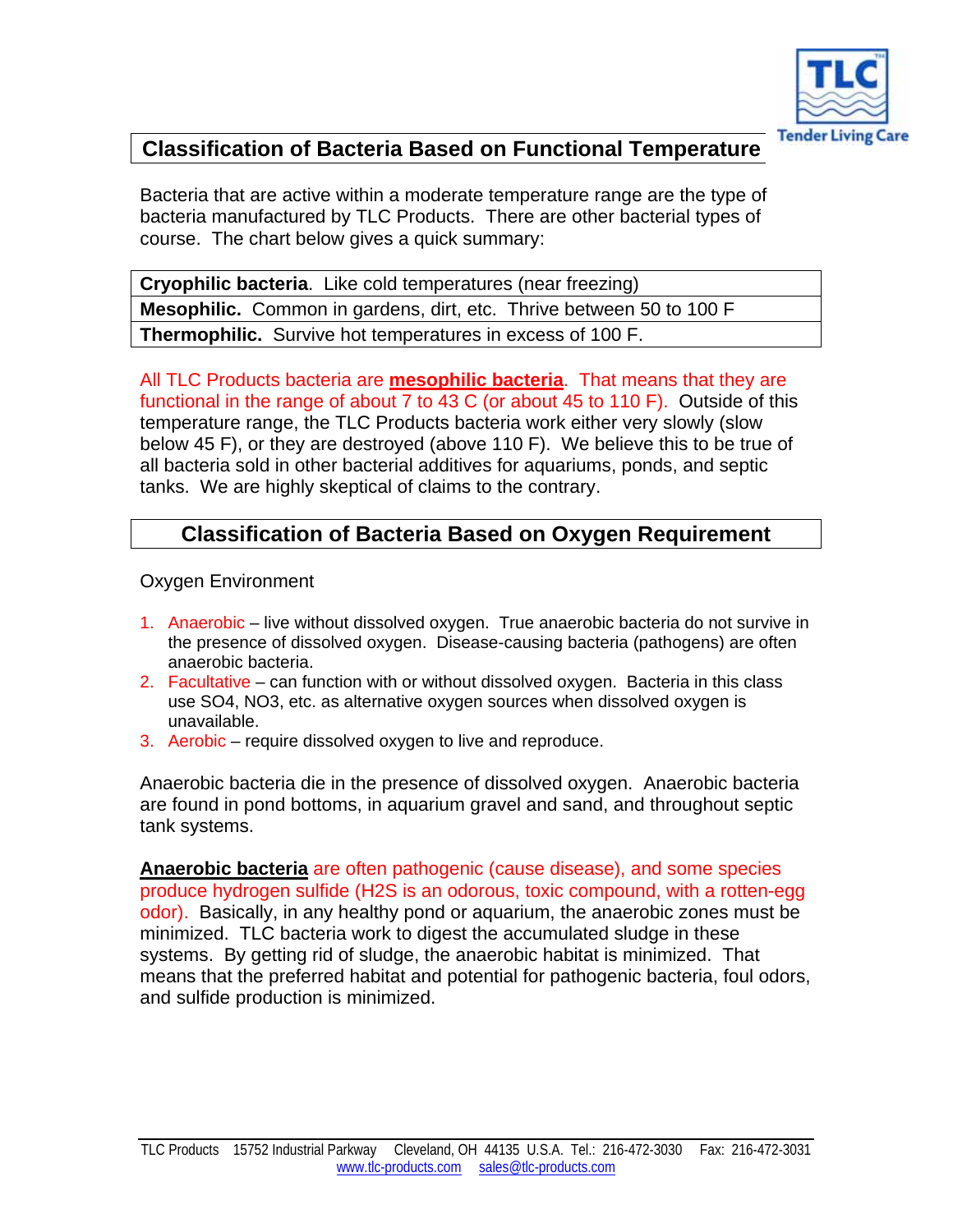

Sulfide is the rotten-egg odor that one associates with stagnant ponds. Sulfide is not only unpleasant, but is harmful to fish. Digestion of excess organic sludge means less habitat for anaerobic bacteria in which to thrive, which means less sulfide, which is an important benefit we offer our customers.

**Facultative bacteria** can function either in oxygenated systems (with dissolved oxygen, or D.O.), or they can function when the oxygen is very low. When the oxygen is very low, facultative bacteria use another oxygen source such as NO3 (nitrate). Important biochemistry occurs in facultative conditions, and TLC bacteria include facultative bacteria as part of the formulation.

**Aerobic bacteria** require DO (dissolved oxygen) to function. Most of the TLC bacteria are aerobic. This means that they function well in aquatic systems that have at least some dissolved oxygen.

# **Classification of Bacteria Based on What They Eat**

Bacteria can be broadly characterized as consumers of either organic or inorganic compounds.

In either case (organic or inorganic food), the food must be small, simple, and soluble before the bacteria are able to consume the food. Remember, the bacteria are very small, and are enclosed in a semi-permeable cell wall. Bacteria cannot "bite or chew" large substrate (or food). They depend on passage of food through the cell wall in order to acquire nutrients. Food that is too large must first be hydrolyzed (or solubilized into smaller subunits). After the larger food particle is converted into a smaller subunit, the bacteria can consume the food.

### **Examples of ORGANIC BACTERIAL FOOD**

Some examples of organic bacterial food would be simple sugars, starches, cellulose, fats, or proteins. Typical pond pollutants such as dead algal mass, excess food, solid animal excretory waste, leaves, etc. are organic, and are too large to be consumed by bacteria directly. Due to their large size, these substrates cannot pass through the bacterial cell wall. Instead, they must first be solubilized into small, low molecular weight subunits before bacteria can consume them. This is an extremely important function provided by certain TLC bacteria (and produced only under certain conditions), and accounts for the sludge reduction and water purity in aquatic systems treated by TLC Products.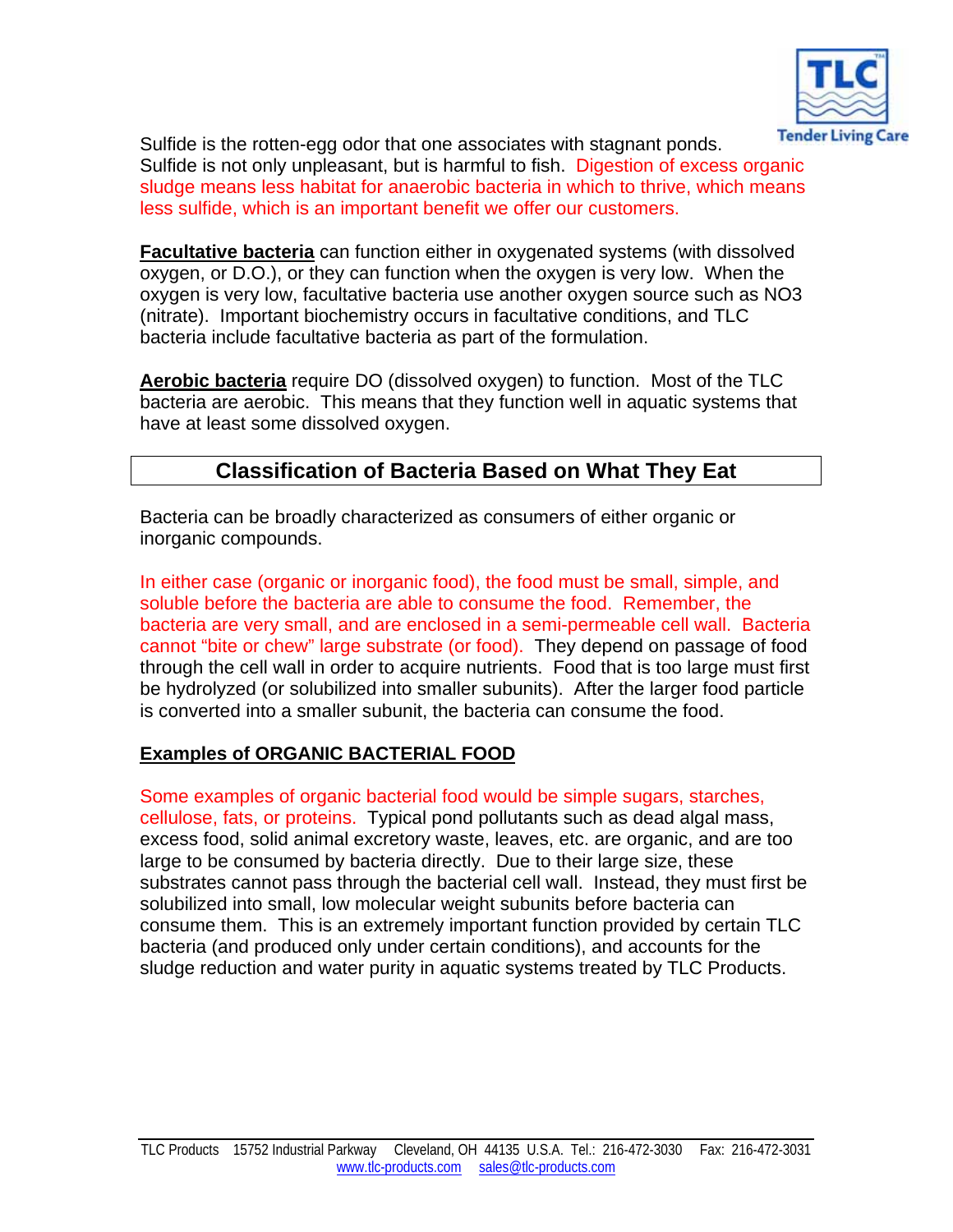

### **Examples of INORGANIC BACTERIAL FOOD**

Ammonia is an inorganic nutrient that is excreted by aquatic animals, and often enters lakes and ponds through fertilizer run off, sewage infiltration, etc. Very specialized bacteria are required to consume NH3 in large quantities. These bacteria are known as nitrifying bacteria. TLC Products's greatest strength is the special process by which we manufacture bacteria nitrifying bacteria and preserve them in a highly concentrated, liquid form.

### **Bacteria Growth and Reproduction Rate**

Bacterial reproduction rate and its role in population dynamics is a key element to understanding the technologies and products available from TLC.

Different bacteria reproduce at widely varying rates (the bacterial replication time ranges from several minutes to many hours). Most bacteria that consume organic waste reproduce every 30 to 120 minutes in a nutrient-rich environment.

In any pond, even a eutrophic pond, there is limited food, rather than an unlimited amount of food. The biological flora that is present in any pond is largely dependent on the speed of reproduction of the microorganisms that are in the water. This generally means that you will have more and more of the bacteria that reproduce quickly, and far fewer of the bacteria that reproduce slowly. The table shows what happens when one bacterial species multiplies very quickly, while a competing bacterial species reproduces very slowly:

| <b>Elapsed Time in Hours</b> | Number of Bacteria "A"<br><b>Takes 30 Minutes to</b><br><b>Duplicate</b> | <b>Number of Bacteria "B"</b><br><b>Takes 60 Minutes to</b><br><b>Duplicate</b> |
|------------------------------|--------------------------------------------------------------------------|---------------------------------------------------------------------------------|
|                              |                                                                          |                                                                                 |
| 0.5                          | 2                                                                        |                                                                                 |
| 1.0                          |                                                                          | 2                                                                               |
| 1.5                          | 8                                                                        | 2                                                                               |
| 2.0                          | 16                                                                       |                                                                                 |
| 2.5                          | 32                                                                       |                                                                                 |
| 3.0                          | 64                                                                       | 8                                                                               |
| 3.5                          | 128                                                                      | 8                                                                               |
| 4.0                          | 256                                                                      | 16                                                                              |
| 4.5                          | 512                                                                      | 32                                                                              |
| After 5.0 hrs                | 1024 count of type A                                                     | 32 count of type B                                                              |

Note that at the end of 5 hours, the population of Bacterial TYPE A numbers 1024. However, at the same 5 hour point, the population of Bacteria TYPE B numbers only 32 bacteria.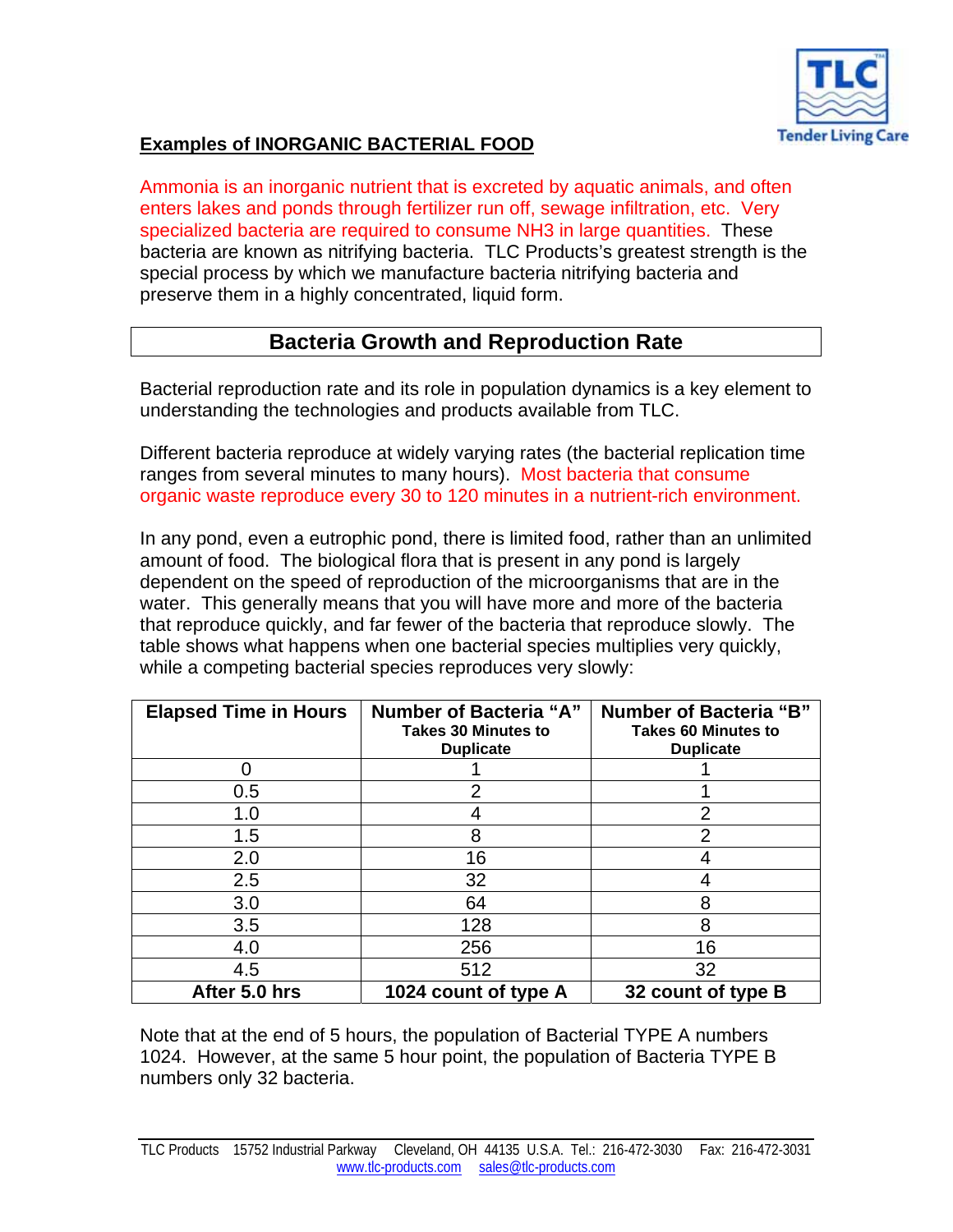

This is extremely important when considering what type of bacteria dominate in a given aquarium, pond or septic tank. This disparity becomes even more pronounced when there is a true limiting nutrient or micronutrient.

A very common question is: "*I already have bacteria in my aquatic system. Why should I add more TLC bacteria?"* This question is answered in detail below.

# **Exoenzyme Producing Bacteria**

Simple, soluble food is readily consumed by bacteria. But in order to consume the larger organic food, bacterial require enzymatic action to convert the large compounds into small compounds that can fit through the cell wall.

Enzymes are biological macromolecules that are catalysts for biochemical reactions. One very important type of enzyme is the exoenzyme. Exoenzymes are made inside of bacteria, and are then passed outside the bacterium, where they react with large substrate. Once in contact with large substrate, the exoenzymes catalyze (speed up) the conversion of large compounds into simple, soluble substrate that bacteria can directly consume (because it is now small enough to pass through the bacterial cell wall).

It is helpful to think of bacteria as the factory, and of enzymes as the end product. Certain bacteria are capable of producing the types of enzymes that digest large, complex particles and convert them into small, soluble compounds.

The chart below illustrates the typical relation between bacterial population growth and the production of exoenzymes.



This chart shows typical, textbook progression that results from placing a nutrient solution into a flask, introducing air and bacteria, and then counting the bacteria and measuring the exoenzymes produced over time.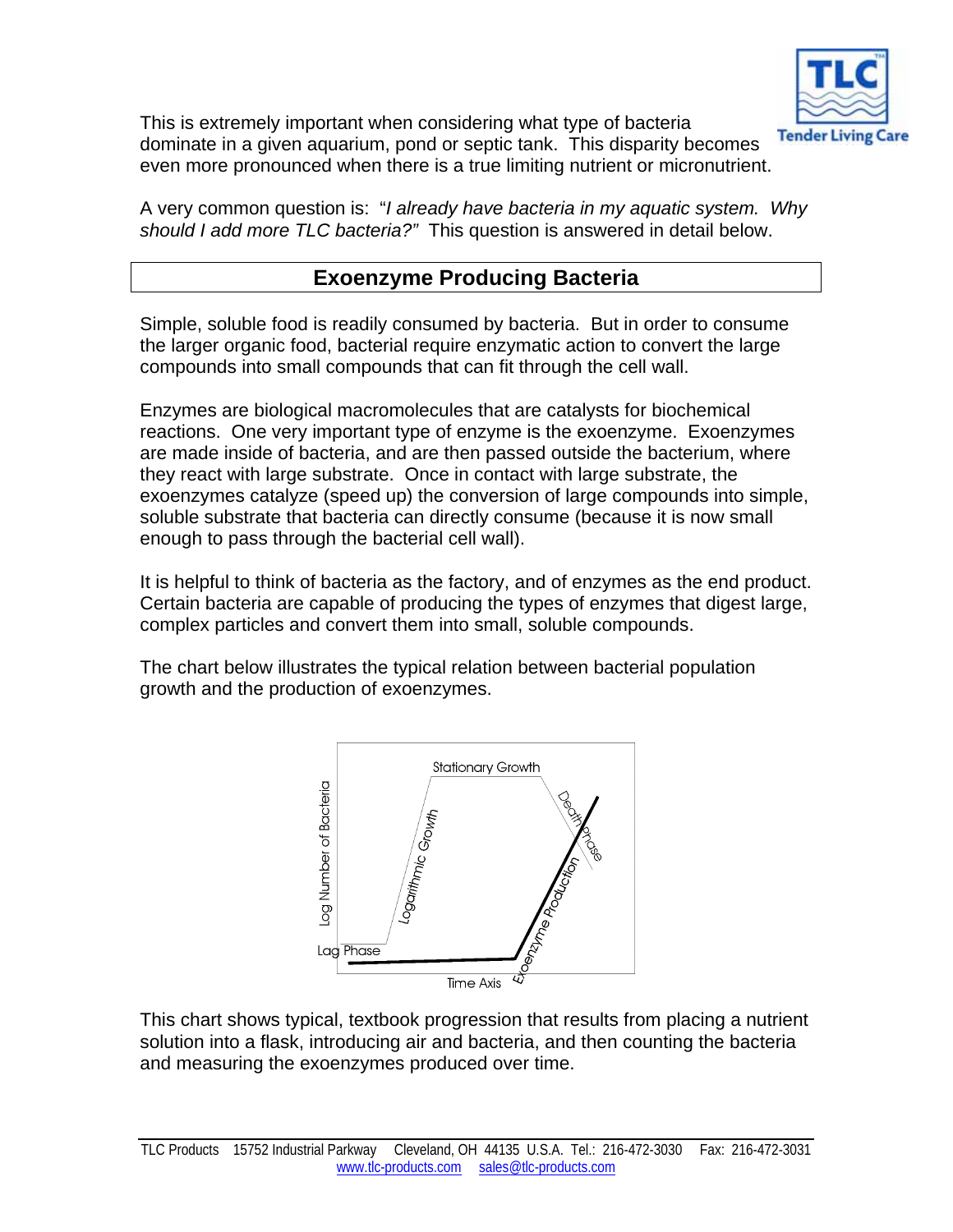

As can be seen, initially there is a "tooling up" phase, a lag time during which the bacteria are gearing up to grow and reproduce. After the lag phase, there is a logarithmic growth phase, which continues until the food source begins to run out. Logarithmic growth is followed by a stationary growth phase during which as many bacteria die as reproduce. Finally, there is an endogenous phase, or death phase, during which the bacteria have run out of food, and are literally consuming themselves.

Note that exoenzyme production accelerates as the soluble food source is used up, and the bacteria enter stationary and death phase.

The main point is that rapidly-reproducing bacteria do not produce exoenzymes in significant quantities. First, most bacteria do not produce these enzymes at all until they begin to starve. After all, exoenzymes are a "product" of the bacterial factory. The production of exoenzymes requires material and energy. When nutrients are already present, exoenzyme production would be a waste, so exoenzymes are not produced when soluble food is present. So as long as there is at least some organic food constantly available in the pond, there are sufficient nutrients for some bacteria to grow, and exoenzymes are not produced at a high rate. The result is that sludge (organic sediment) builds up ponds. As stated before, the sludge fosters anaerobic zones, increases the likely of diseasecausing bacteria to thrive, and causes foul odor problems (including sulfide).

As one option to improve exoenzyme production and reduce sludge build up, some TLC bacteria include specialized (but 100% natural and safe, Biosafety Level 1 bacteria) that literally produce exoenzymes all of the time (constitutive exoenzyme production). The following chart shows how these bacteria behave with respect to exoenzyme production versus state of growth:



TLC bacteria that constitutively produce exoenzymes are not modified or genetically engineered in any way. They are completely natural, and are in fact present at low population levels in untreated ponds.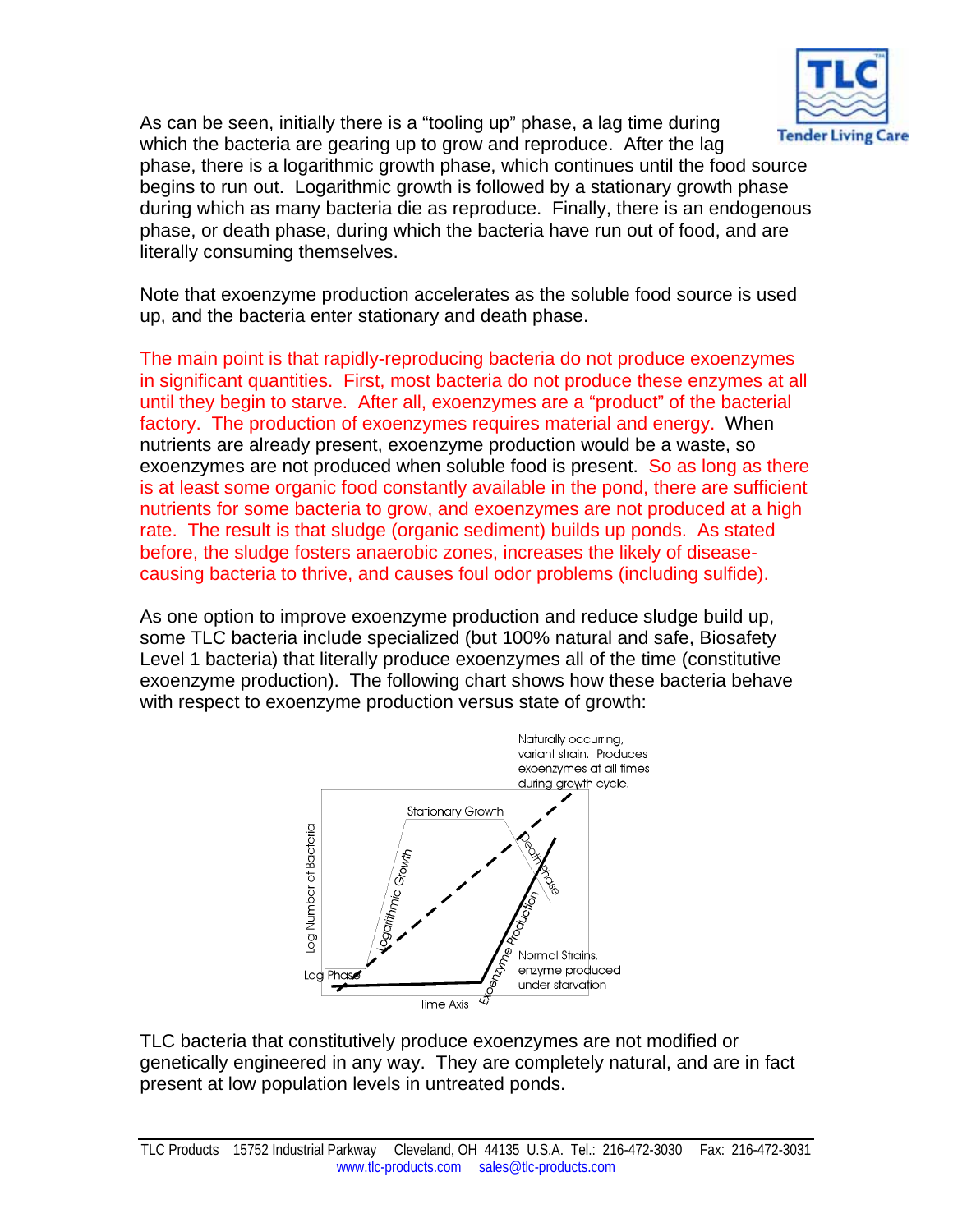

Since these bacteria produce exoenzymes all of the time, they reproduce very slowly. As was demonstrated in the reproduction vs time chart, when a species reproduces more slowly, its' population count remains very low, while those that reproduce rapidly quickly dominate. *The useful, slowly-reproducing bacteria that constitutively produce the valuable exoenzymes get lost from the population due to their relatively slow growth.*

In summary, even though these constitutive exoenzyme- producing bacteria are present in untreated ponds, since they produce exoenzymes all of the time, they will have a naturally low reproduction rate. With a slow reproduction rate, by definition, these bacteria will always be lost in population dynamics.

# **Second Method for Enhancing Exoenzyme Production**

The first method we use to enhance exoenzyme production is inclusion of constitutive exoenzyme-producing bacteria in our formulations (previously described). A second method we use is a special process that induces high-rate exoenzyme production using our activation technology.

#### **On-Site Bioreactor**

In larger applications, we include use of an on-site bioreactor. The bioreactor is equipped with temperature control and vigorous aeration. To the bioreactor, we add the following:

- Specialized nutrients to act as "recognition compounds" for production of specific exoenzymes by bacteria
- Our products that contain bacteria capable of producing the required quantity and diversity of exoenzymes to convert sludge into simple, low molecular weight, soluble substrate that bacteria can consume

By adding the right recognition nutrients, the right bacteria, and growing them for the right length of time, we starve the bacteria and force them into stationary and death phase conditions. This causes these bacteria to produce exoenzymes at the maximum possible rate. The majority of these bacteria do not produce the exoenzymes at all when they are in logarithmic growth.

Without the bioreactor, the correct recognition nutrients, the right bacteria, and the proper growth conditions (time and temperature), these bacteria would not produce the needed exoenzymes. With these elements in place, our bioreactors produce the required amount of exoenzymes needed to digest sludge.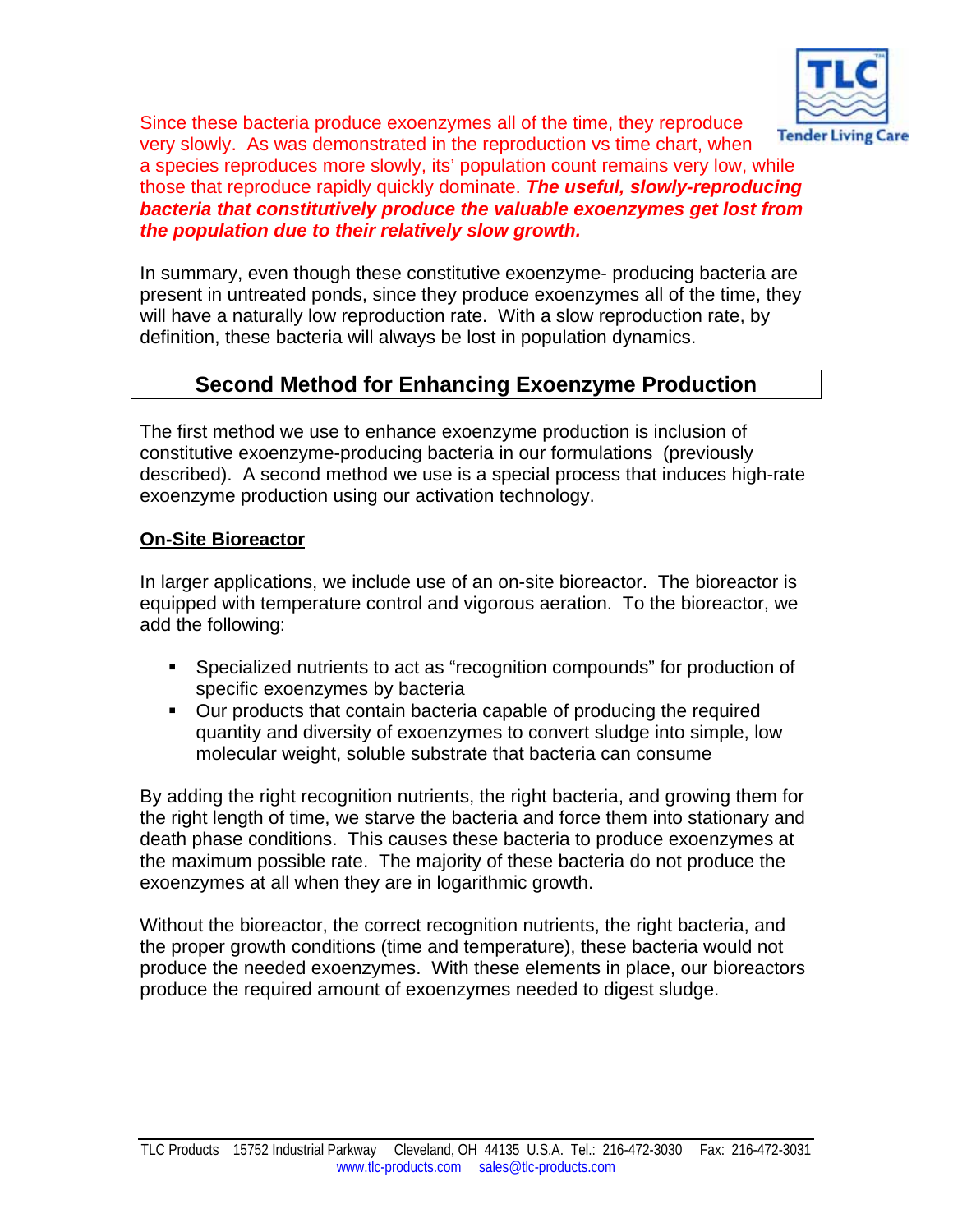

# **What Happens to the Solubilized Sludge?**

First, once sludge solubilization occurs, the preferred habitat for sulfide generating, anaerobic bacteria (such as desulfovibrio desulfuricans) is eliminated. The majority of the sulfate reducing /sulfide producing bacteria live at the sludge-water interface. Sulfide reduction occurs with sludge reduction because the sludge-water interface is quickly interrupted by the solubilization technology, depriving the sulfide producers of a place to live. Generally, odor control is achieved within the first 4 to 8 weeks of product application, even in rather severe situations.

Another consideration is the result of solubilized particulate organic matter. The newly available (small and soluble) food is now equally available to all of the microorganisms in the aquarium, pond, or septic tank environment.

Even more important, the conversion of particulate sludge to soluble food is a rate determining step (rather slow). In contrast, the consumption of low molecular weight, soluble food is very rapid.

When solubilization occurs, all of the bacteria in the pond are recipients and beneficiaries of the newly available soluble food. The simple, soluble substrate is rapidly consumed, and largely converted to CO2 and water, plus new bacterial cells.

As the entire bacterial population benefits from consumption of newly available soluble food, the bacterial population is better able to compete with various algal species for micro-nutrients. In many situations, treating solely for sludge reduction and odor control assists with algae reduction. In many situations, however, sludge digestion also releases N and P into the system (N and P that was previously bound in organic sludge deposits).

The powerful nitrifying ability of TLC Products products is used to consume any N and P released through sludge digestion. That is the subject of the next section.

# **TLC Products Nitrifying Bacteria**

#### **Our greatest competitive advantage is our technology for manufacturing and stabilizing nitrifying bacteria.**

Nitrifying bacteria play a critical role in reducing ammonia and nitrite levels in ponds, and in the control of excessive algae growth. Nitrifying bacteria consume NH3, NO2, and also consume large amount of Phosphate (PO4). These nutrients are also items that algae consume very rapidly.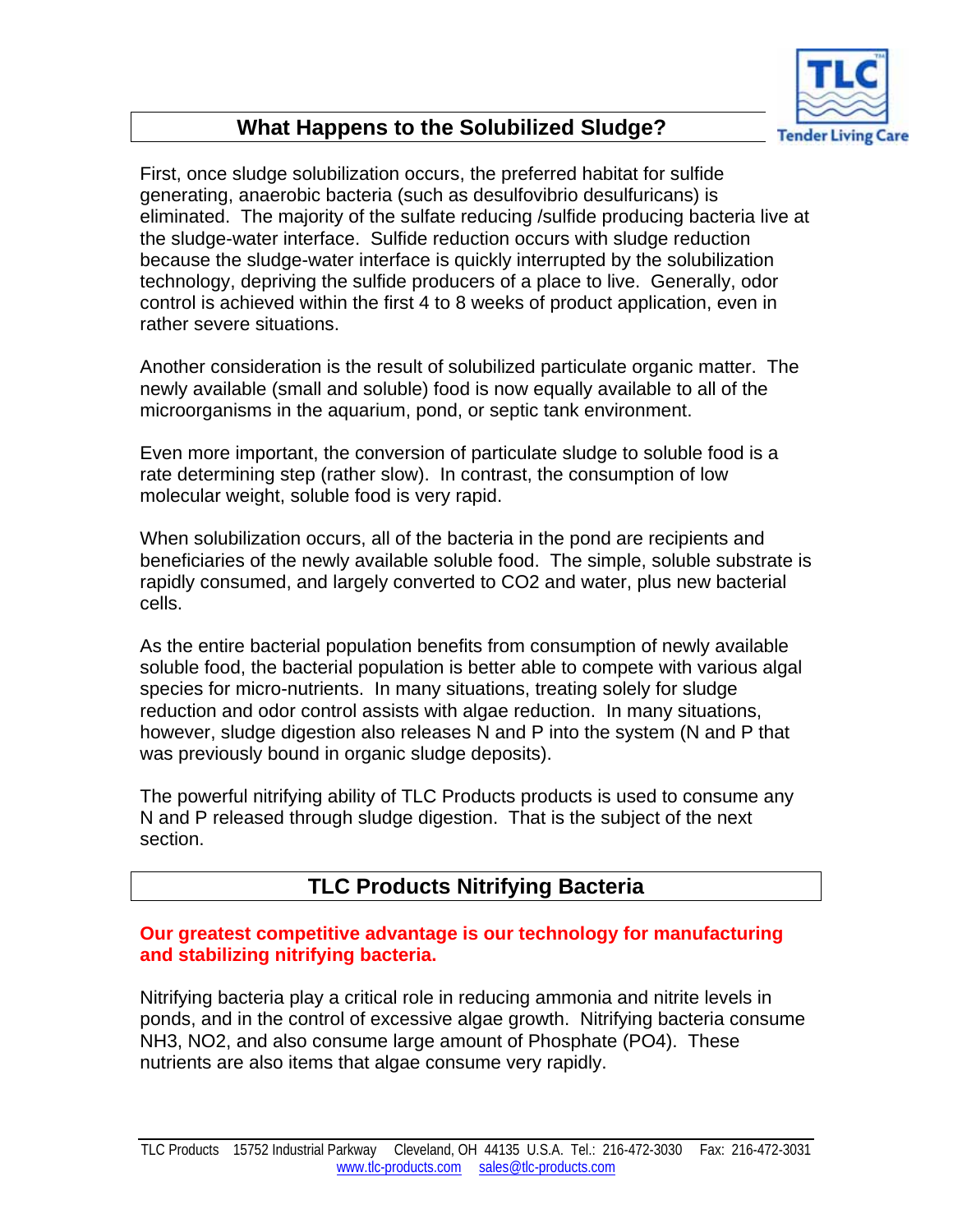

### **Key Point: Algae and nitrifying bacteria consume similar nutrients**

*Because nitrifying bacteria closely resemble algae in their nutritional requirements, the addition of large numbers of active nitrifying bacteria into ponds constitutes an effective algae reduction program.* 

# **What is Nitrification?**

Nitrification is the SEQUENTIAL aerobic, bacterial conversion of ammonia (NH3) to nitrite (NO2) and then to nitrate (NO3). One broad class of nitrifying bacteria converts NH3 into NO2. Another broad class of nitrifiers converts NO2 into NO3.

Of particular importance in ponds and aquariums is that NH3 is highly toxic to fish and other aquatic organisms. Aquarists are trained to carefully note the NH3 levels in their aquariums and ponds. Ammonia spikes (when NH3 concentration rises) can be lethal to fish! Meanwhile, NO2 (nitrite) is less toxic than ammonia but can still harm fish, while NO3 (NO3) is relatively non-toxic.

The two groups of nitrifiers as they relate to our nitrification technology are:

#### **Nitrosomonas, which converts NH3 to NO2 (ammonia to nitrite), and Nitrobacter, which converts NO2 to NO3 (nitrite to nitrate).**

As mentioned previously, the nitrifying power of TLC bacteria is independently recognized as world class. In the aquarium hobby, and in commercial aquaculture, ammonia concentrations are dangerous for the fish, and great measures are taken to prevent increases in ammonia levels.

*NITRIFYING BACTERIA ARE NOTORIOUS FOR GROWING SLOWLY.* In aquaculture systems, particularly intensive aquaculture, where high fish density prevails, water changes are performed when ammonia levels become high (because the nitrifying bacteria in that system do not grow fast enough to consume all of the ammonia produced). In the aquarium hobby, fish are not added to tanks until the system has had nearly a month to develop its' own population of nitrifying bacteria.

A unique solution is offered by our aquarium and aquaculture product, StartSmart Complete. Other companies offer nitrifying products that claim to assist in lowering ammonia levels in days rather than weeks. In contrast, StartSmart Complete, which contains the same nitrifying bacteria as PondPerfect, completely removes ammonia and nitrite from aquaculture systems in just one day. This result is unprecedented in the industry. And this result has been independently verified by the testing staff of the largest aquarium magazine in the world, Aquarium Fish International.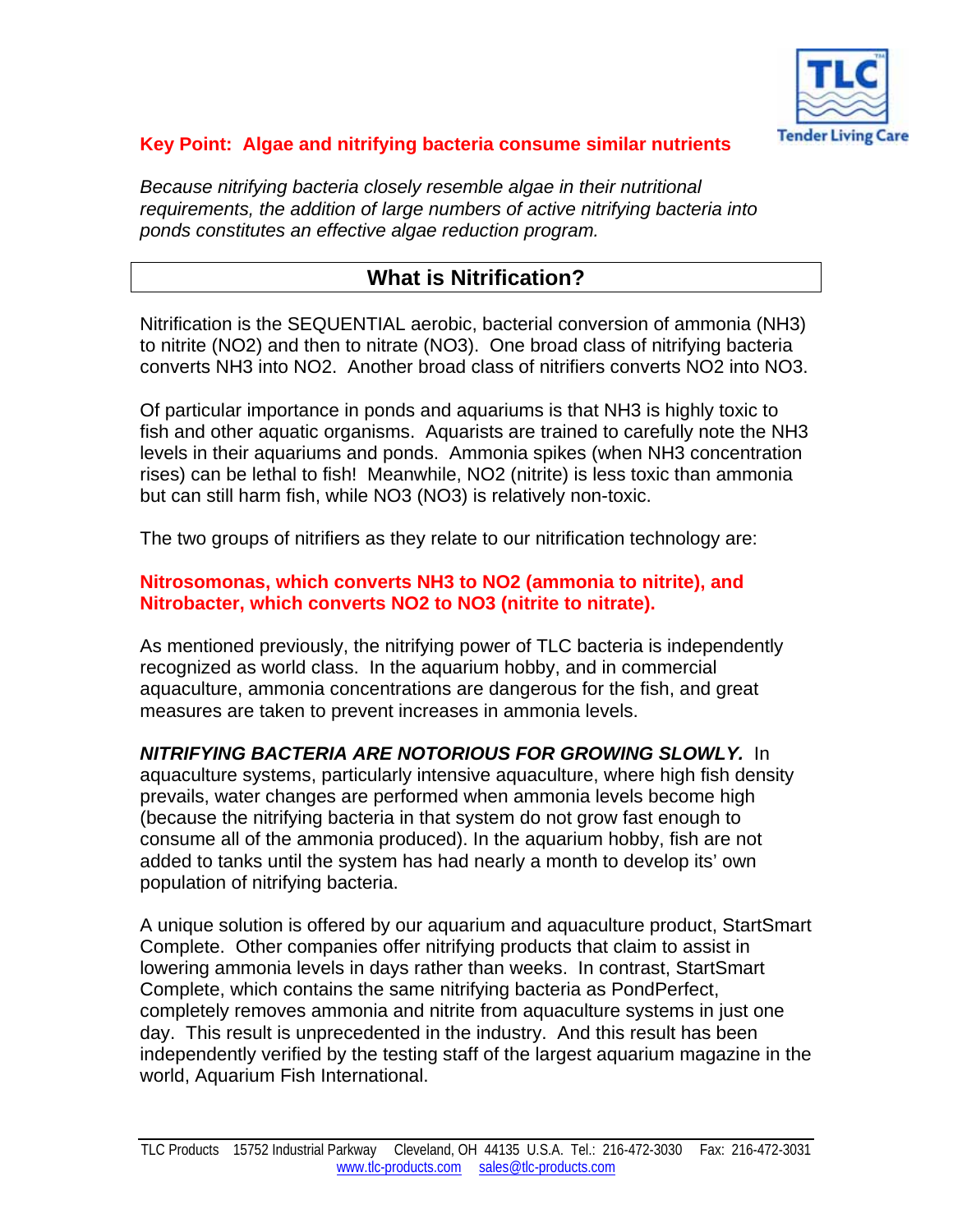



*Cover image, Aquarium Fish International Magazine, September 2010 (pg 110)* 

The professional testing personnel of this prestigious magazine set up an evaluation with identical, high fish concentration loads, in test and control tanks. The test tank received the standard dose of StartSmart (the aquaculture version of PondPerfect), while the control tank did not. The control tank immediately showed ammonia concentration that reached lethal levels in 48 hours, with 100% fish

mortality. The test tank showed zero ammonia increase, zero nitrite increase, and had zero fish mortality.

#### The study author, David Lass, commented as follows:

*"StartSmart performed exactly as claimed by the manufacturer…it provided sufficient nitrification activity to instantly remove all toxic ammonia and nitrite. We have never seen anything close to this level of nitrifying activity in any other product, and we applaud TLC Products for this excellent tool for the aquarist."* 

With our exceptional nitrification technology, which allows us to grow nitrifying bacteria to the highest concentration, and keep them stable for use for 2 years, we are able to add huge numbers of completely non-toxic, live, actively nitrifying bacteria to ponds.

# **Nitrification and Denitrification**

Denitrification is the facultative reduction of NO3 to nitrogen gas. This function is performed by many naturally occurring bacteria, and it has special requirements.

Denitrification is nearly the opposite of nitrification in many respects. The table below gives a good contrast between the two processes:

| <b>Nitrification</b>               | Denitrification                                    |  |
|------------------------------------|----------------------------------------------------|--|
| • NH3 to NO2 to NO3                | $\blacksquare$ NO3 to N2                           |  |
| Requires nitrifying bacteria<br>п. | • Requires denitrifying bacteria                   |  |
| Requires oxygen (aeration)         | (very common)                                      |  |
| Releases Hydrogen ions             | • Requires low dissolved oxygen                    |  |
| Consumes alkalinity, lowers ph     | (less than 0.5 ppm)                                |  |
| Requires relatively clean          | Increases alkalinity, increases<br>$\blacksquare$  |  |
| environment (low soluble BOD)      | рH                                                 |  |
|                                    | Soluble organic food is required<br>$\blacksquare$ |  |

Algae thrive on the entire N series: ammonia, nitrite, and nitrate (NO3). Note that NO3 is the byproduct of nitrification (NH3 to NO2 to NO3). By enhancing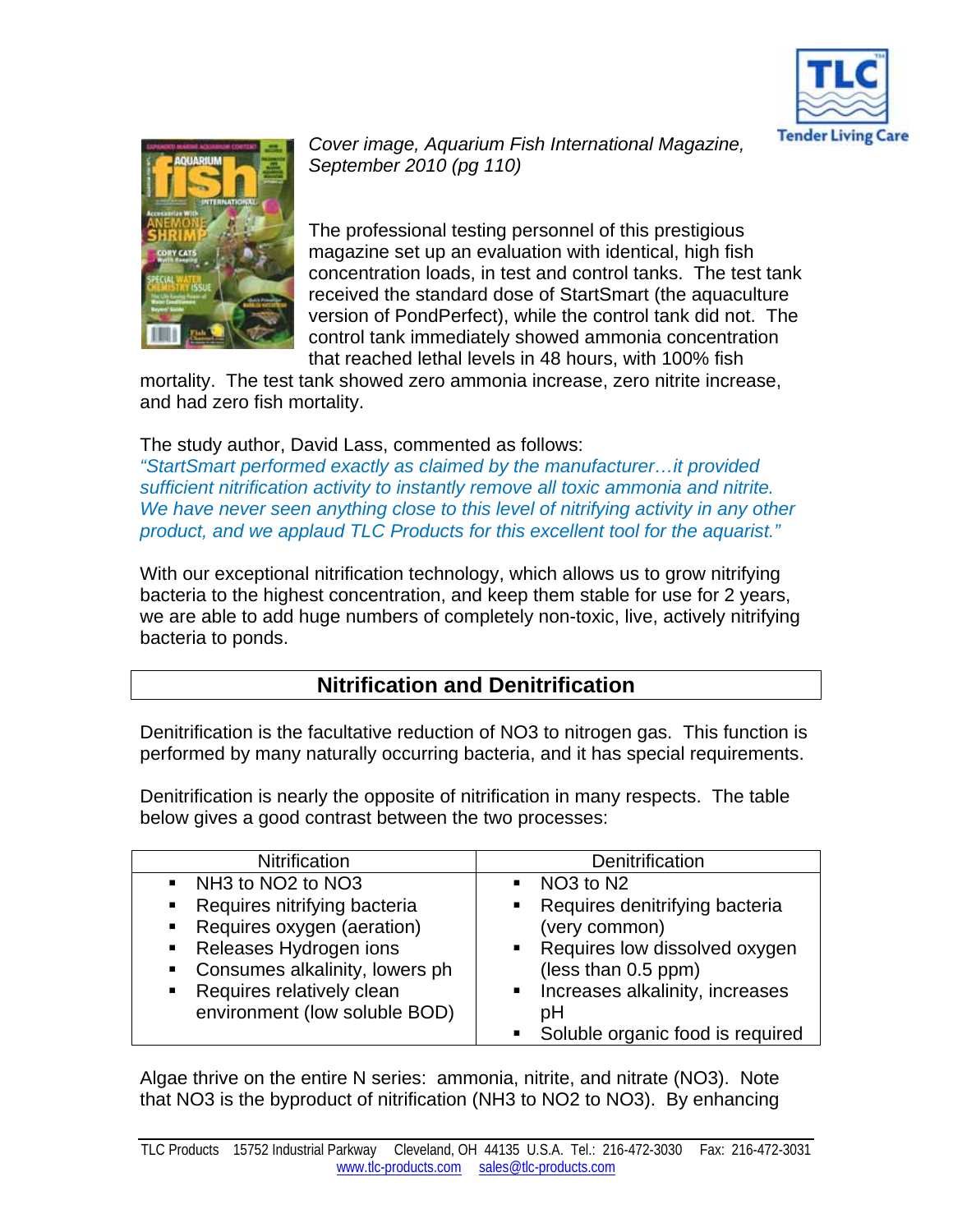

nitrification, we convert ammonia to nitrite to nitrate. However, that is not enough. We need to remove nitrate (enhance denitrification) as well. Fortunately, all aquariums and ponds have zones where there is less oxygen, which means that there is low dissolved oxygen in at least part of the system. Low dissolved oxygen zones would include the gravel, sand, or other treatment zones of the aquarium, and the bottom of any pond.

Note that the presence of soluble organic food is a requirement for denitrification. Since TLC Products include solubilizing bacteria, there will always be some low level of soluble organic food available to support denitrification.

Through denitrification, NO3 (the end product of nitrification) reacts with soluble organic food and denitrifying bacteria. The end product is nitrogen gas (which makes up 79% of our atmosphere!). Through denitrification, some NO3 is eliminated from the pond. This further reduces the food source for algae, which reduces the algae bloom.

# **Summary of TLC Action in Aquariums, Ponds, and Septic Tanks**

- First, TLC nitrifying bacteria rapidly convert toxic ammonia (NH3), into less toxic nitrite (NO2), and finally into relatively non-toxic nitrate (NO3).
- Second, TLC nitrifying bacteria are excellent at binding phosphate (PO4). Phosphate is a well known algal nutrient.
- Third, TLC bacteria digest organic sludge and sediment. This reduces the anaerobic zones where pathogenic bacteria live. It thus reduces the potential for disease and foul odors.
- **F** Fourth, by combining all of the actions above, TLC bacteria enhance denitrification as well. This means that much of the NO3 is actually converted to nitrogen gas. Therefore, much of the N completely leaves the system.

### TLC Products and Shelf Life

Some competitors will claim that nitrifiers in the "bottle" just die. That is simply untrue. One of our main patents involves the use of metabolic inhibitors to keep the nitrifiers dormant in the bottle.

#### As long as the product is in a capped bottle, TLC bacterial products have a twoyear shelf life after departing our facility.

When TLC bacteria are added an aquarium, pond, or septic tank, the TLC bacteria are exposed to nutrients and become active within one hour of product addition.